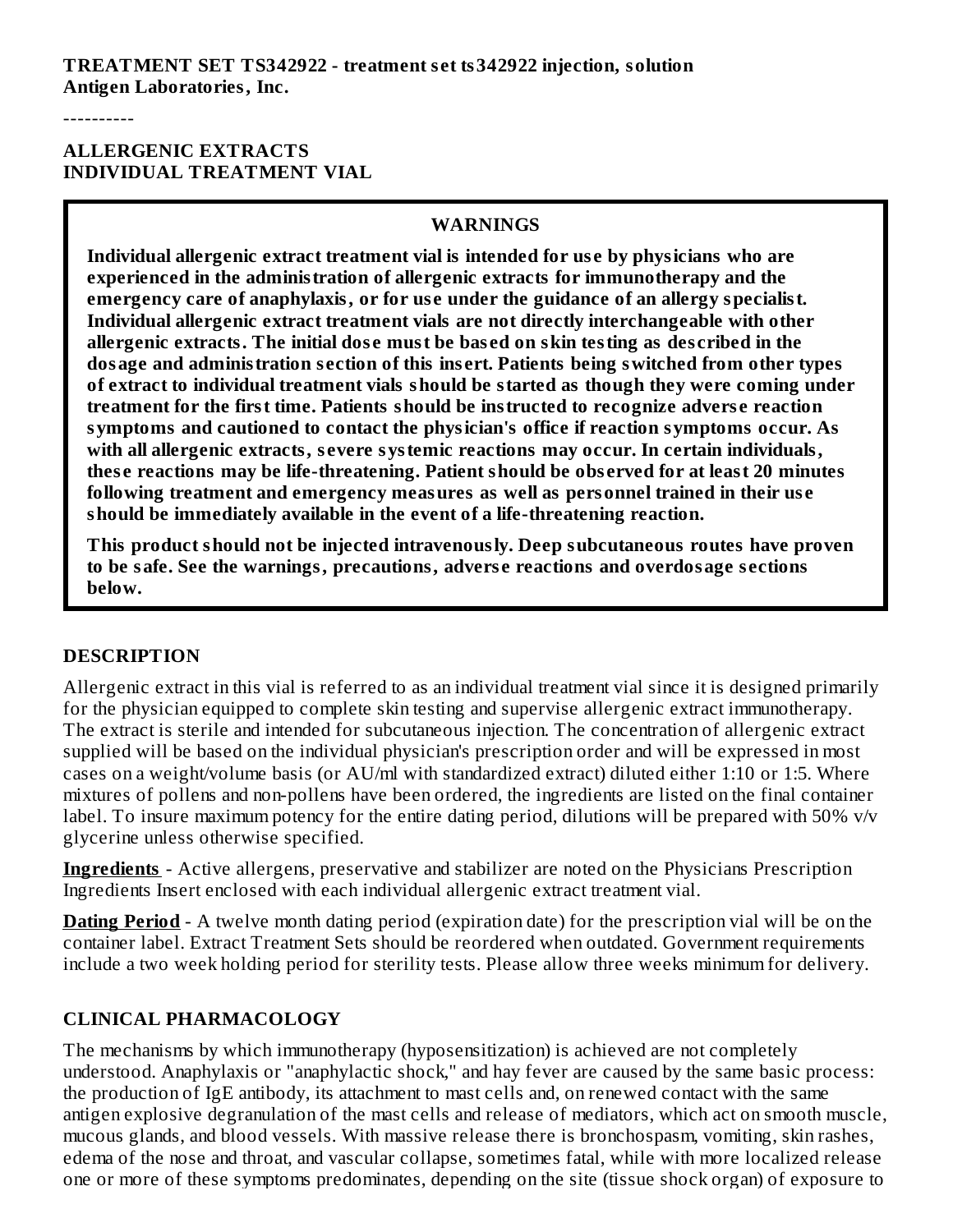one or more of these symptoms predominates, depending on the site (tissue shock organ) of exposure to the antigen.

Antigens that can trigger these reactions are known as "allergens"; they have very diverse origins but a curious similarity of molecular weight. People who suffer unduly from allergy are called "atopic"; this trait is usually inherited and has been attributed to a variety of constitutional abnormalities.

The IgE dependent degranulation of mast cells is initiated by the bridging of pairs of cell-bound IgE by antigen and terminates rapidly. Bridging results in alteration of the cell membrane, which is associated with increased energy dependent entry of calcium, alterations in phospholipid metabolism and increase of cyclic adenosine monophosphate (cyclic AMP).

The mast cell membrane is ruffled and possesses receptors both for the Fc portion of IgE and C3b. Receptors for anaphylatoxin (C3a and C5a), have been defined functionally. In addition to IgE antigen interaction and stimulation by anaphylatoxin, mast cells may be degranulated by non-immunological stimuli such as enzymes, ionophores, polycations, radio-contrast dyes and opiates. Atopic individuals develop their symptoms principally as a result of IgE-dependent processes; however, non- IgE mediated mechanisms for the release of mast cell mediators provide additional potential for recruitment of mediators.

Subsequent to activation, the secretion of granules is under cyclic nucleotide regulation. Of direct relevance is the possibility that the mast cell itself, by histamine  $(H^2)$  and prostaglandins  $(E^2, D^2, I^2)$  may increase cyclic AMP and inhibit secretion. Conversely histamine  $(H<sup>1</sup>)$  could elevate cyclic GMP and PGF, 2 alpha lower cyclic AMP, augmenting the release of mediators.  $_{18}$ 

## **INDICATIONS AND USAGE**

When the natural exposure to elevated aeroallergens produces symptoms as described under Clinical Pharmacology, specific diagnosis and therapeutic procedures are indicated. Clearly, important clues to the cause of a person's allergic condition can be gleaned from a thorough history and careful physical examination. Diagnostic tests - in vitro or in vivo - serve only to confirm the physician's suspicions or to improve investigative skills. Specific diagnosis is especially indicated when the patient's symptoms are not controlled by medication. When immunotherapy is contemplated demonstration of sensitivity to a specific allergenic extract is necessary. An orderly approach to the use of diagnostic tests usually begins with direct skin testing. 5,6,11

#### **THIS PRODUCT IS NOT INTENDED FOR TREATMENT OF PATIENTS WHO DO NOT MANIFEST IMMEDIATE HYPERSENSITIVITY REACTIONS TO THE ALLERGENIC EXTRACT FOLLOWING SKIN TESTING.**

## **CONTRAINDICATIONS**

There are no absolute contraindications; however, extreme caution is necessary when using diagnostic skin tests or injection treatment in highly sensitive patients, who have experienced severe symptoms or anaphylaxis by natural exposure or previous skin testing or treatment. **IN THESE CASES BOTH THE POTENCY FOR SKIN TESTS AND THE ESCALATION OF THE TREATMENT DOSE MUST BE ADJUSTED TO THE PATIENT'S SENSlTIVITY AND TOLERANCE.**

This product is not intended for the treatment of patients who do not experience allergic symptoms upon natural exposure to the allergen. At the present time there has been no demonstrated adverse effects on the fetus when allergenic extract immunotherapy is administered during gestation to pregnant women.

#### **100,000 AU/ml standardized allergenic extract should be us ed by physicians with experience in maximal dos e immunotherapy and treatment of anaphylaxis.**

## **WARNINGS**

Epinephrine 1:1000 should be available.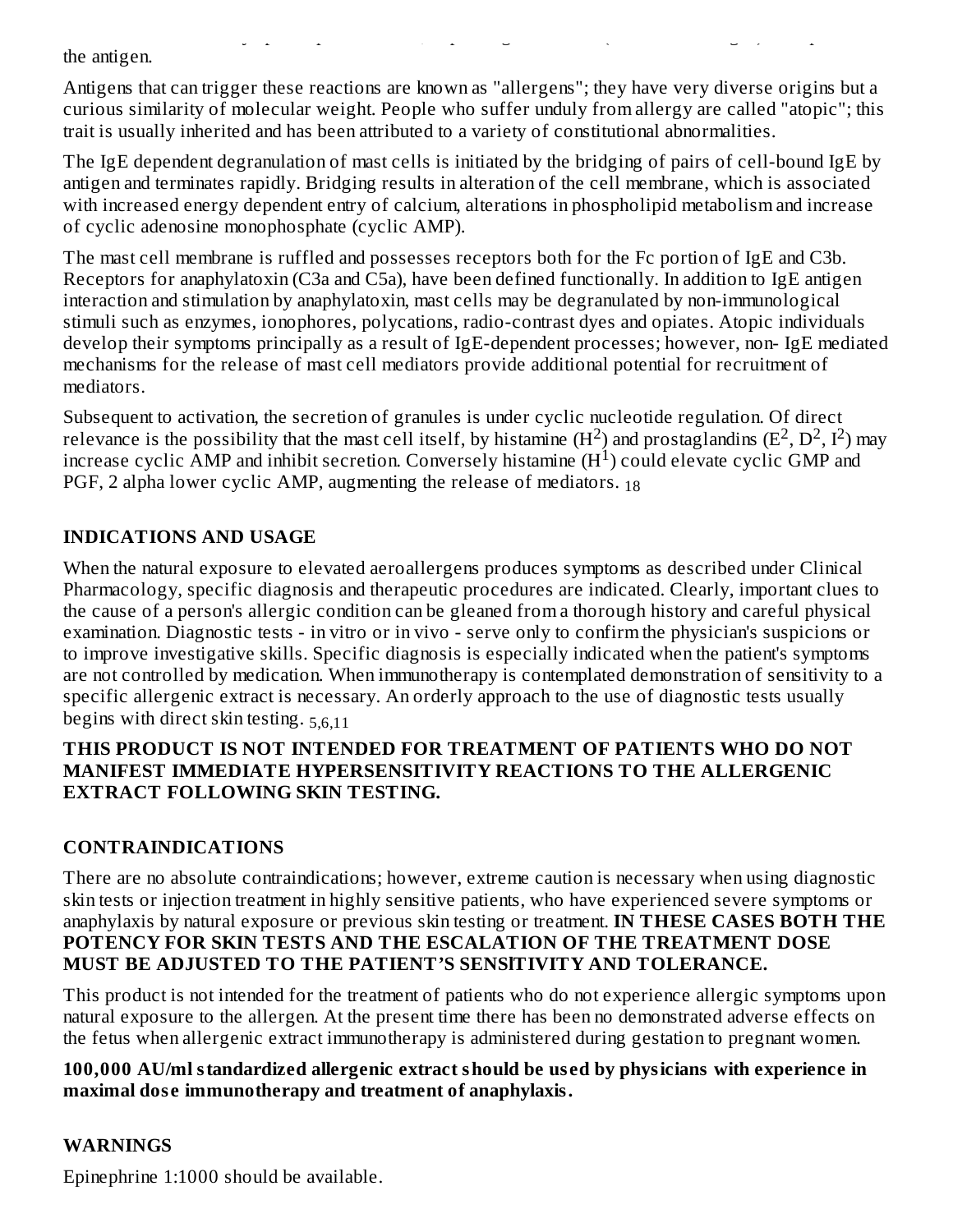When changing immunotherapy from an unstandardized to an AU/ml standardized allergenic extract, dose adjustment, if indicated, should be based on the comparative potency of the extracts. Patient reevaluation may be necessary.

Injections should never be given intravenously. A 5/8 inch 25 gauge needle on a sterile syringe will allow deep subcutaneous injection. Precaution of withdrawing the plunger slightly after inserting the needle is advisable to determine if a blood vessel has been entered. Proper measurement of the dose and caution in making the injection will minimize reactions. Patients should be detained for twenty to thirty minutes after injection or advised to return to the office immediately if symptoms or reactions occur.

#### **Sensitive patients may experience s evere anaphylactic reactions resulting in respiratory obstruction, shock, coma and/or death.**

## **GENERAL PRECAUTIONS**

Pregnancy Category C: There are no adequate and well controlled studies in pregnant women. Allergenic extracts should be used during pregnancy only if the potential benefit justifies the potential risk to the fetus.

Pediatric Use: Doses of allergenic extracts for children are generally the same as those for adults. The maximum volume of extract tolerated without undue pain and swelling may be less for smaller individuals and therefore the maximum dose and treatment schedule must be individualized.

Animal reproduction studies have not been conducted with allergenic extracts. It is also not known whether allergenic extracts can cause fetal harm when administered to a pregnant woman or can affect reproduction capacity. Allergenic extracts should be given to a pregnant woman only if clearly needed. 15

Refrigerate at 2-8 degrees C.

Sterile solutions, vials, syringes, etc. should be used. Aseptic technique should be observed when making dilutions, skin testing, and extracts for treatment. The usual precautions in administering allergenic extracts are necessary.

A separate autoclave sterilized or disposable syringe and needle should be used for each individual patient to prevent transmission of serum hepatitis, A.I.D.S. and other infectious agents from one person to another.

The initial dilution of allergen extract, starting dose, and progression of dosage must be carefully determined on the basis of the patient's history and results of skin tests. Patients with a history of severe sensitivity and markedly positive skin tests to high dilutions of the allergen extract should be started with low doses of highly diluted extract. Pregnancy or a history of prior reactions to allergen immunotherapy dictates the need to start with small quantities of antigen.

If the first injection of the initial dilution of extract is tolerated without significant local reaction, increasing doses by 5-20% increments of that dilution may be administered. The rate of increase in dosage in the early stages of treatment with highly diluted extracts is usually more rapid than the rate of increase possible with more concentrated extracts. This schedule is intended only as a guide and must be modified according to the reactivity of the individual patient. Needless to say, the physician must proceed cautiously in the treatment of the highly sensitive patient who develops large local or systemic reactions.

Some patients may tolerate larger doses, but it is rarely necessary to give maintenance doses larger than 2,000 AU/ml of the standardized extract or 0.5 ml of 1:100 w/v of the unstandardized extract. Because dilute extracts tend to lose activity on storage, the first dose from a more concentrated vial, should be the same or less than the previous dose.<sub>1,2,3,4,16</sub>

Immunotherapy must be given under the supervision of a physician. Before an injection is given the patient should be asked about any reaction following the previous injection to help determine the next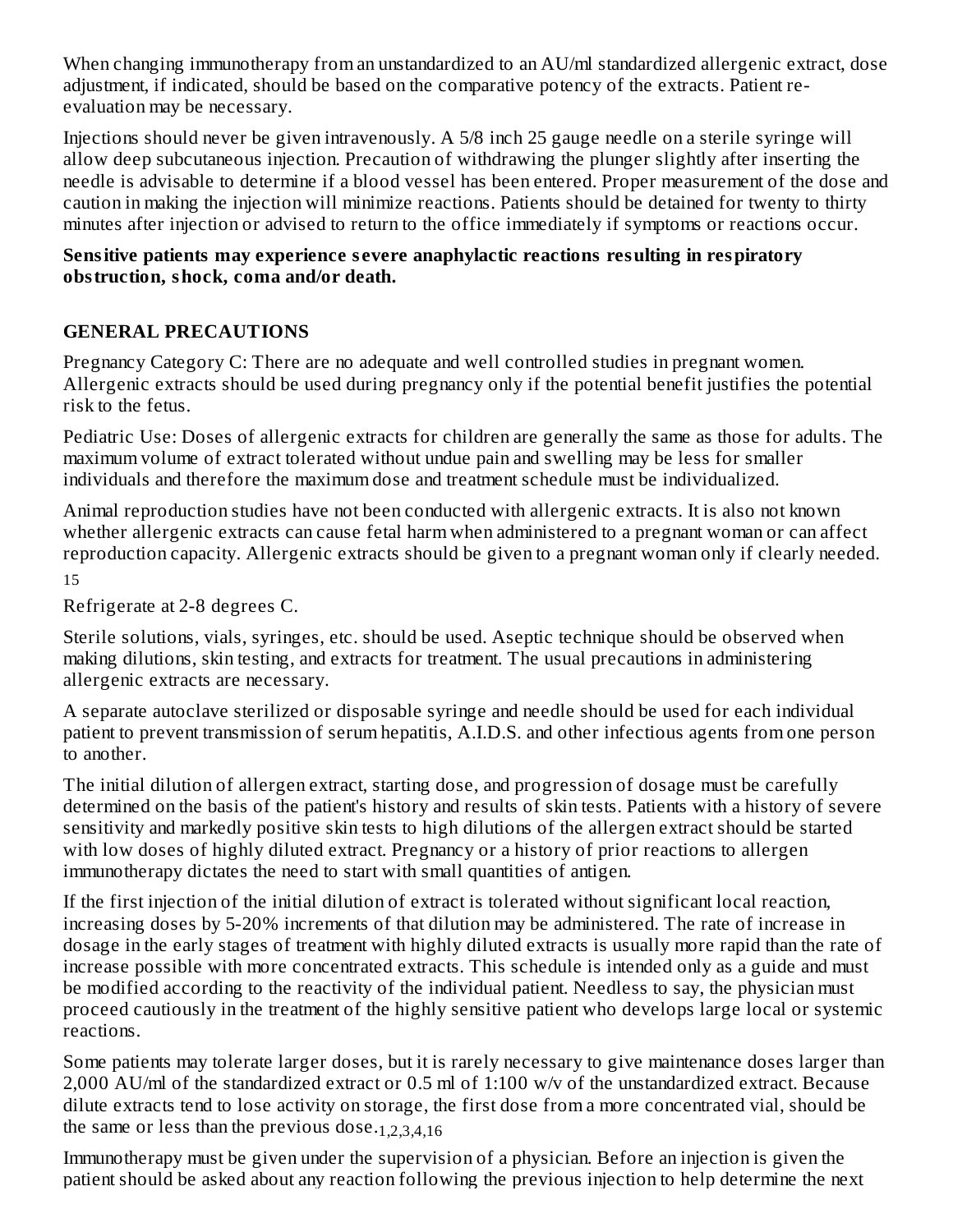patient should be asked about any reaction following the previous injection to help determine the next dose. Target maintenance dose should be determined by the physician's experience and patient response to skin testing and treatment.

Dosages progressively increase thereafter according to the tolerance of the patient at intervals of one to seven days until, (1) the patient achieves relief of symptoms, (2) induration at the site of injection is no larger than 50 mm in 36 to 48 hours, (3) a maintenance dose short of aggravating existing symptoms, systemic symptoms, or anaphylaxis. The dose should be escalated until the patient is receiving a final maintenance dose containing 2.7 to 22 u/ml or more of ragweed AgE (using Short Ragweed as example) or demonstrates untoward reactions that indicate the dose to be excessive. This maintenance dose may be continued at regular intervals perennially or achieved each year by a new, but shortened course of treatment. It may be necessary to adjust the progression of dosage downward to avoid local and constitutional reactions.

Immunotherapy of patients highly sensitive to ragweed pollen (using Short Ragweed as an example) receiving a dose of 2.7 to 46.8 units of ragweed AgE (1,000-2,000 or more AU/ml of standardized ragweed extract) was significantly more effective than placebo for (1) relieving symptoms of ragweed hay fever, (2) producing increase in serum levels of anti-ragweed IgG, (3) decrease in seasonal rises in levels of anti-ragweed IgE, (4) decrease in leukocyte histamine release from exposure to ragweed pollen extract in some patients, and (5) increase in IgG and IgA antibodies in nasal secretions.  $_{17}$ 

In addition to these changes in humoral antibody production, immunotherapy also effects some cellular changes. Basophils from treated subjects release less histamine in vitro and are less sensitive to the allergen (that is, higher concentrations of allergens are required to induce histamine release) than are basophils from non-treated patients. Lymphocytes from treated patients exhibit decreased proliferative response and decreased production of lymphokine in the presence of the specific allergen. A state of tolerance may be induced in the IgE producing B lymphocytes, there may be impairment in Tlymphocyte helper function, or immunotherapy may generate suppressor cells. Antigen specific suppressor cells, probably bearing histamine receptors, are generated during immunotherapy for allergy and may be partly responsible for the efficacy of this therapy.  $_{14}$ 

Loss of potency of aqueous pollen extracts has been recognized as a problem since shortly after the introduction of modern methods of immunotherapy. This loss of potency occurs more rapidly in saline extracts without added preservatives at high temperature and at greater extract dilutions. At concentrations of 1:100 all dilutions containing glycerin, human serum albumin, maintained extract potency within 1 logarithm (log) dilution of the original strength for 12 months; glycerin was significantly superior to all other extracts at 1, 3, and 12 months; and the deleterious effect of phenol was minimal. The deleterious effect of phenol was more marked at the higher dilutions. It was concluded that there may be marked loss of potency of dilute pollen extracts stored for periods of only two weeks under conditions which may be encountered in normal clinical practice. 12

## **DOSAGE AND ADMINISTRATION**

As a consequence of the discovery of IgE and the development of methods to identify and quantify antiallergen IgE levels, interest in recent years has centered around the utilization of in vivo and in vitro diagnostic procedures. 7,9

Patients who react to a small quantity of antigen by skin testing can be classified as highly sensitive. Those who react only to large quantities of antigen can be classified as less sensitive. It would appear that there is at least a 50,000-fold range between the most and least sensitive individuals. On the other hand, certain patients who do not appear to have elevated quantities of specific anti-allergen IgE do have positive skin tests and have symptoms of allergic rhinitis. These patients are considerably less sensitive than patients with detectable levels of specific IgE antibody.  $_{10}$ 

The current standard method of immunotherapy dates back to the earliest studies by Noon. As adapted for ragweed pollen extract, therapy is begun with a low dose, which has been shown to be tolerated by both experience and skin testing.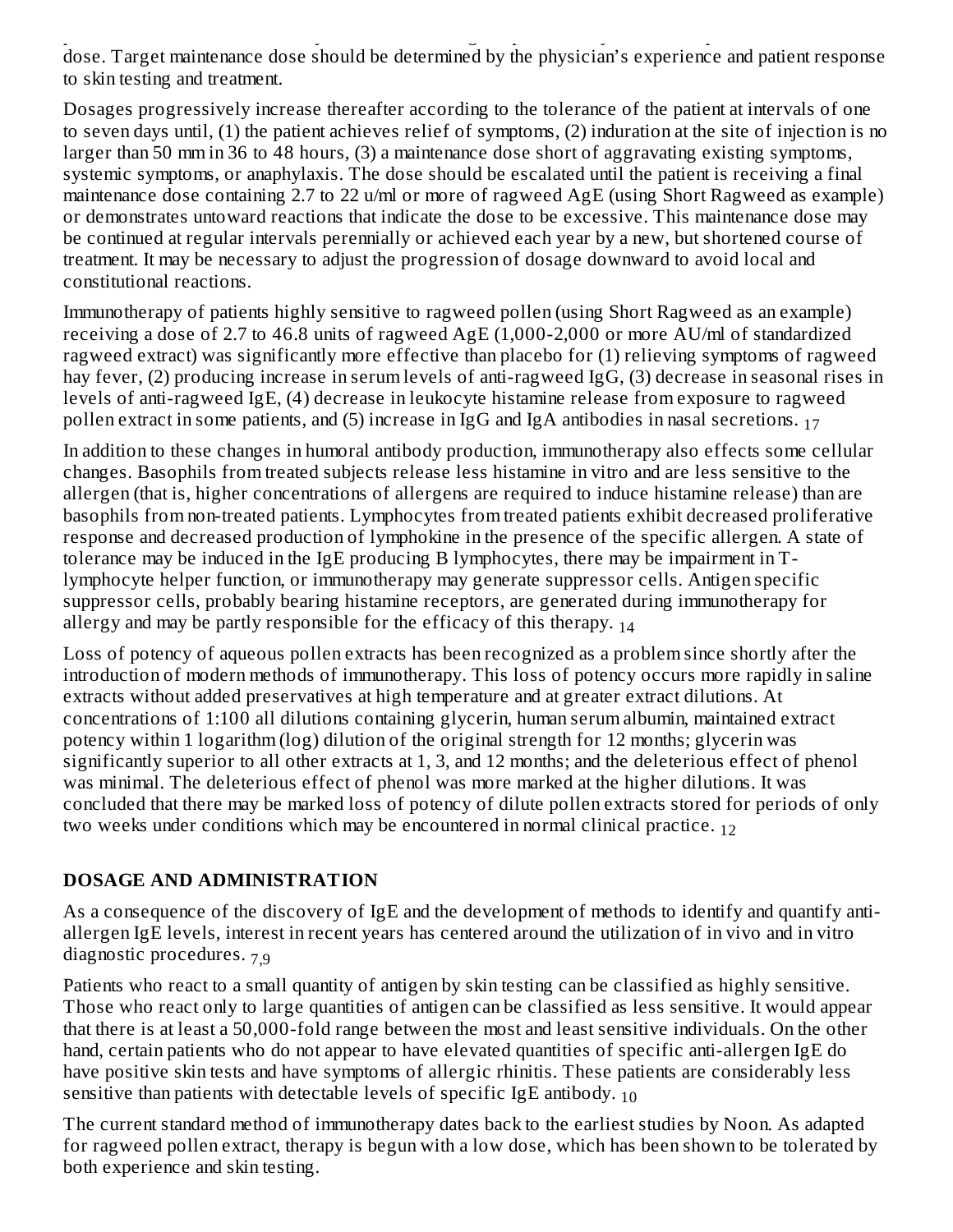The physician who undertakes immunotherapy should be concerned with the degree of sensitivity of the patient. This can be measured by skin test, leukocyte histamine release, or anti-allergen IgE levels. Strongly positive skin tests or high initial ragweed IgE and total IgE may be risk factors for systemic reactions. Less aggressive immunotherapy schedules may be indicated for such patients. Maintenance dose potency must be established by the physician's clinical observation and experience.  $_{10,17}$ 

Serial fivefold or tenfold dilutions of the extract are used to make more dilute extract concentrations. Other concentrations can be prepared by appropriate dilution. In brief, the allergist can prepare any dilution of extract that is considered appropriate for the patient.

## **ADVERSE REACTIONS**

Systemic reactions may range from mild exaggeration of the patient's allergic symptoms to anaphylactic reactions. Very sensitive patients may show a rapid response. In some instances a severe systemic reaction with blood pressure fall and/or shock may occur. Quantitation of patient's sensitivity combined with careful early observation is essential for safe skin testing and treatment.

Other reactions include, but are not necessarily limited to urticaria, itching, edema of the extremities, respiratory wheezing or asthma, dyspnea, cyanosis, tachycardia, lacrimation, marked perspiration, flushing of the face, neck or upper chest, mild persistent clearing of the throat, hacking cough, or persistent sneezing.

## **1) Local Reactions**

Small amounts of erythema and swelling at the site of injection are common, the extent varying with the patient. Such reactions should not be considered significant unless they persist for at least 24 hours or exceed 50 mm. in diameter.

Larger local reactions are not only uncomfortable, but also indicate the possibility of a systemic reaction if dosage is increased. In such cases the dosage should be reduced to the last level not causing the reaction and maintained at this level for two or three treatments before cautiously increasing again.

Large, persistent local reactions or minor exacerbations of the patient's allergic symptoms may be treated by local cold applications and/or the use of oral antihistamines, but they should be considered a warning of possible severe systemic reactions and the need for temporarily reduced dosages.

A mild burning immediately after the injection is to be expected; this usually leaves in 10 to 20 seconds. Prolonged pain, or pain radiating up the arm, is usually the result of intramuscular injection, making this injection route undesirable. Subcutaneous injection is the recommended route.

## **2) Systemic Reactions**

With careful attention to dosage and administration, such reactions occur infrequentIy, but it must be remembered that allergenic extracts are highly potent to sensitive individuals and OVERDOSE could result in anaphylactic symptoms. Therefore, it is imperative that physicians administering allergenic extracts understand and be prepared for the treatment of severe reactions.

Adverse reaction frequency data for allergenic extract administration is not available. Inherent difficulties in establishing such data are the wide variations in clinical allergy types, patient sensitivity, treatment schedules used by allergists, potency of extracts from various sources, etc.

It cannot be overemphasized that, under certain unpredictable combinations of circumstances, anaphylactic shock is always a possibility. Other possible systemic reaction symptoms are, in varying degrees of severity, fainting, pallor, bradycardia, hypotension, angioedema, cough, wheezing, conjunctivitis, rhinitis, and urticaria. 17,18

## **OVERDOSAGE**

If a systemic or anaphylactic reaction does occur, apply a tourniquet above the site of injection and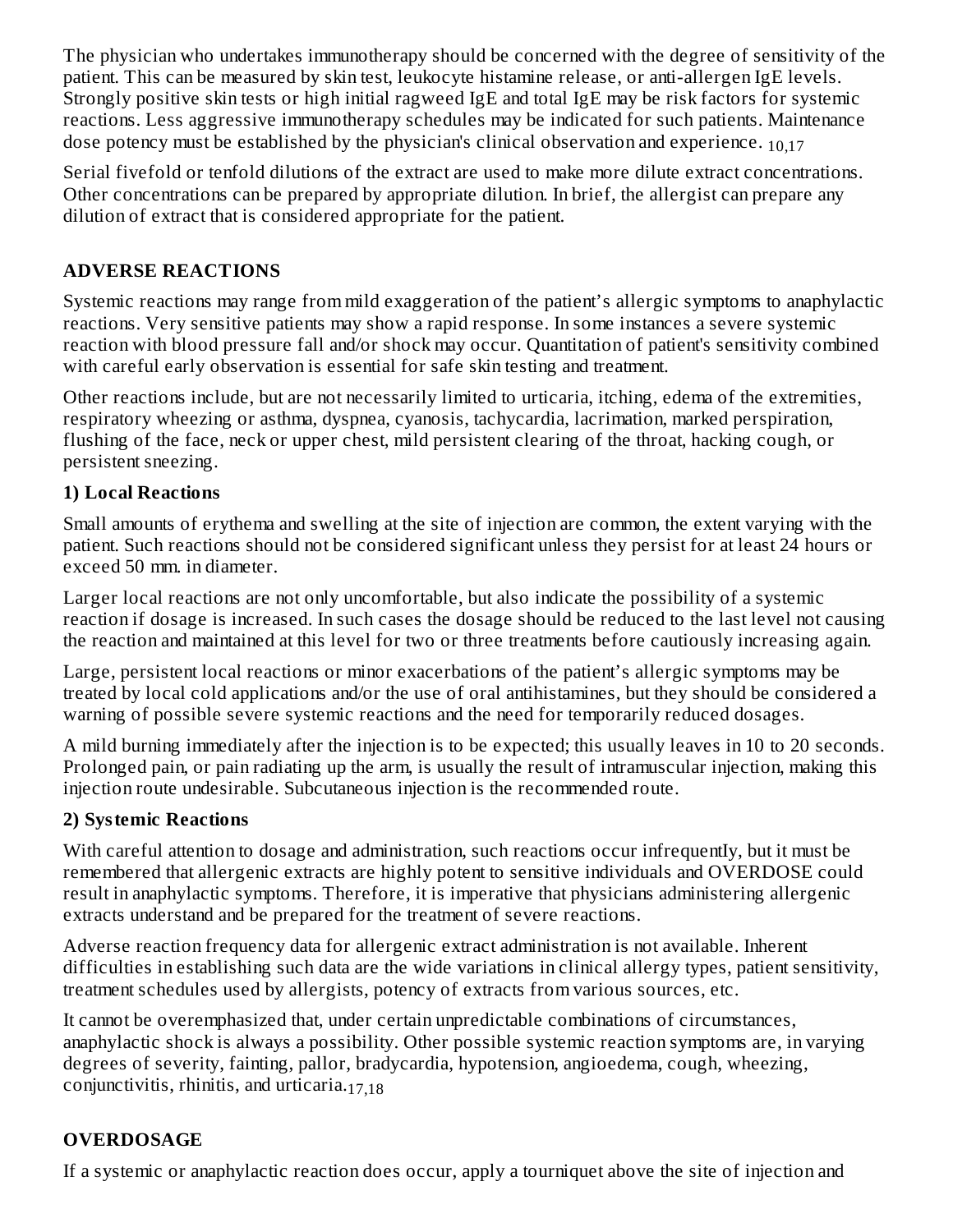inject intramuscularly or subcutaneously 0.3 to 0.5 ml of 1:1000 epinephrine-hydrochloride into the opposite arm. The dose may be repeated in 5-10 minutes if necessary. Loosen the tourniquet at least every 10 minutes.

The epinephrine HCL 1: 1000 dose for infants to 2 years is 0.05 to 0.1 ml; for children 2 to 6 years it is 0.15 ml; for children 6 to 12 years it is 0.2 ml.

Patients unresponsive to epinephrine may be treated with theophylline. Studies on asthmatic subjects reveal that plasma concentrations of theophylline of 5 to 20 ug/ml are associated with therapeutic effects. Toxicity is particularly apparent at concentrations greater than 20 ug/ml. A loading dose of aminophylline of 5.6 mg/kg intravenously followed by 0.9 mg/kg per hour results in plasma concentrations of approximately 10 ug/ml. (Mitenko and Ogilive 1973b; Nicholoson and Chick 1973).

Other beta-adrenergic drugs such as isoproterenol, isoetharine, or albuterol may be used by inhalation. The usual dose to relieve broncho-constriction in asthma is 0.5 ml or the 0.5% solution for isoproterenol HCL; albuterol is longer acting than isoproterenol by any route of administration. The albuterol inhaler delivers approximately 90 mcg of albuterol from the mouthpiece. The usual dosage for adults and children would be two inhalations repeated every 4 to 6 hours. Isoetharine supplied in the Bronkometer unit delivers approximately 340 mcg isoetharine. The average adult dose is one to two inhalations.

### **Patients receiving beta-blockers may not be responsive to epinephrine or inhaled**

**bronchodilators.** Respiratory obstruction not responding to parenteral or inhaled bronchodilators may require Theophylline, low-flow oxygen, intubation and the use of life support systems. Parenteral fluid and/or plasma expanders may be utilized for treatment of shock and low flow (two liters per minute) oxygen may be utilized if indicated. Adenocorticosteroids may be administered parenterally or intravenously. 8

### **HOW SUPPLIED**

Individual treatment sets as prescribed by the physician. The allergenic extract contains a variable number of individual doses depending on the patient's sensitivity and maximum tolerated maintenance treatment dose.

### **REFERENCES**

1. Baer, Harold E.: The Regulation of Allergenic Extracts by the• U.S. Food and Drug Administration, Regulatory Control and Standardization of Allergenic Extracts, First International Paul-Ehrlich Seminar, May 20-22, 1979, Frankfurt, Germany, pp. 10-11.

2. Baer, Harold E.: Evaluation of RAST Inhibition, International Joint Steering Committee for Allergen Standardization, Course on Allergen Standardization, The Protein Laboratory, University of Copenhagen, August 4-9, 1980.

3. Baer, Harold E., L. Bolin, D. Levy, H. Lowenstein, & A. DeWeck: Standard reference extracts, (round table discussion), International Joint Steering Committee for Allergen Standardization, Course on Allergen Standardization. The Protein Laboratory, University of Copenhagen, August 4-9, 1980.

4. Baer, Harold E.: Second International Paul-Ehrlich Seminar on Regulatory Control and Standardization of Allergenic Extract, Frankfurt, Germany, September 13-15, 1981.

5. Evans, Richard, III and Summers, Richard: In vivo and in vitro tests to confirm clinical findings - Diagnostic tests for allergic patients. Journal of Respiratory Diseases, Vol. 65, No. 7, July 1981.

6. Fadal, Richard G. & Nalebuff, Donald J.: Tools of the Allergists: Old and New. Continuing Education for the Family Physician, Vol. 10, No. 5, May 1979, pp. 37-61.

7. Allergenic Products: Antigen E. Potency Test: Additional Standards for Miscellaneous Products, 21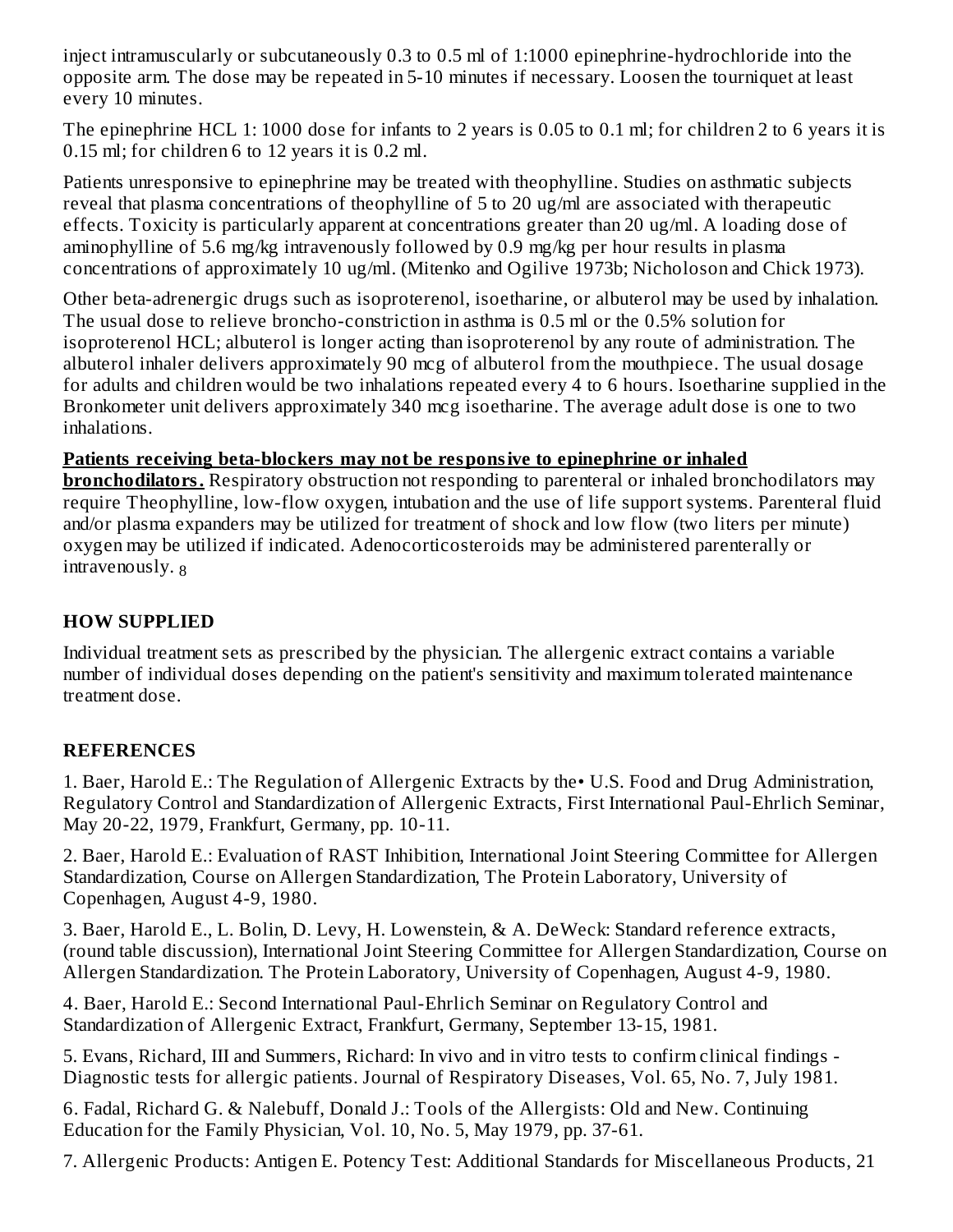CFR Part 680, Federal Register, Vol. 46, No. 147, Friday, July 31, 1981, Rules and Regulations, pp. 39128-39136.

8. Goodman, Louis S., Gillman, Alfred: Editors, The Pharmacological Basis of Therapeutics. MacMillan Publishing Co., Inc., Chapter 19, p. 375.

9. Kniker, William T.: Clinical Science and Common Sense in the Diagnosis and Immunotherapy of Respiratory Allergy. Continuing Education for the Family Physician, Vol. 10, No. 5, May 1979, pp. 16- 33.

10. Matthews, Kenneth, et al: Rhinitis, Asthma and the Other Allergic Diseases, NIAID Task Force Report, U.S. Dept. HEW, NIH Publication No. 79-387, Chapter 4, pp. 213-217, May 1979.

11. Nalebuff, Donald J. and Fadal, Richard G.: The Modified RAST Assay: An Aid in the Diagnosis and Management of Allergic Disorders. Continuing Education for the Family Physician, Vol. 10, No. 5, May 1979, pp. 64-76.

12. Nelson, Harold S.: The Effect of Preservatives and Dilution on the Deterioration of Russian Thistle (Salsola pestifer), a pollen extract. The Journal of Allergy and Clinical Immunology. Vol. 63, No. 6, pp. 417-425, June 1979.

13. Norman, Philip S., Lichtenstein, L.M., Ishizaka, K.: Diagnostic tools in ragweed hay fever. A comparison of direct skin tests IgE antibody measurements and basophil histamine release. The Journal of Allergy and Clinical Immunology. Vol. 52, 1973, pp. 210.

14. Rocklin, Ross E., Sheffer, Albert L., Grainader, Dirk K., and Melmon, Kenneth: Generation of antigen-specific suppressor cells during allergy desensitization. New England Journal of Medicine, 302: May 29, 1980, pp. 1213-1219.

15. Seebohm, Paul M., et al: Panel on Review of Allergenic Extracts, Final Report, Food and Drug Administration, March 13, 1981, pp. 9-48.

16. Stevens, E.: Cutaneous Tests, Regulatory Control and Standardization of Allergenic Extracts, First International Paul-Ehrlich Seminar, May 20-22, 1979, Frankfurt, Germany, pp. 133-138.

17. Van Metre, Thomas E., Jr., Adkinson, N. Franklin, Jr., Amodio, Frank J., Lichtenstein, Lawrence L., Mardinay, Michael R., Jr., Norman, Philip S., Rosenberg, Gary L., Sobotka, Anne K., & Valentine, Martin D.: A comparative study of the effectiveness of the Rinkel method and the current standard method of immunology for ragweed pollen hay fever. The Journal of Clinical Allergy and Immunology, Vol. 66, No. 6, p. 511, December 1980.

18. Wasserman, S.: The mast cell and the inflammatory response, The Mast Cell - its role in health and disease. Edited by J. Pepys & A.M. Edwards, Proceedings of an International Symposium, Davos, Switzerland, Pitman Medical Publishing Co., 1979, pp. 9-20.

### **CONTAINER LABELING**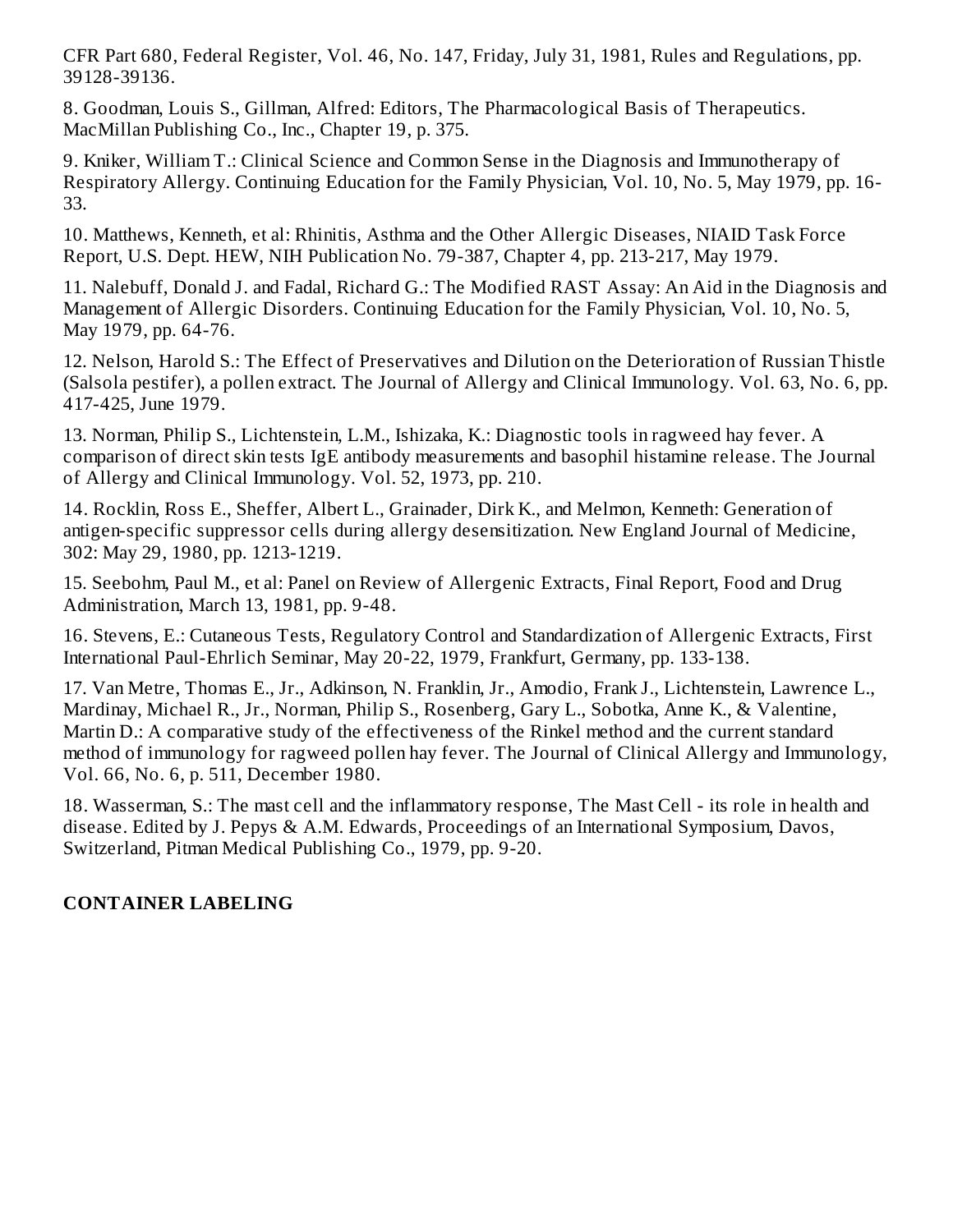

# **ALLERGENIC EXTRACT**

Initial dose: 0.10 ml subcutaneous. CAUTION: U.S. Federal Law prohibits dispension without presentation

U.S. Government License No. 468<br>No U.S. Standard of Potency<br>REFRIGERATE AT 2"- 8" C.<br>NON-RETURNABLE

For Physician's Use Only. See Physician's Rx ingredients insert for active allergens, preservative and stabilizer WARNING: Read Individual Treatment Vial insert ICEH for instructions, dilution and dosage schedule **ABORATORIES, INC.** P.O. BOX 123, LIBERTY, MO 64069 U.S.A.

## **TREATMENT SET TS342922**

treatment set ts34 2922 injection, solution

| <b>Product Information</b>             |                           |                           |                |  |  |  |
|----------------------------------------|---------------------------|---------------------------|----------------|--|--|--|
| <b>Product Type</b>                    | HUMAN PRESCRIPTION DRUG   | <b>Item Code (Source)</b> | NDC:49288-0823 |  |  |  |
| <b>Route of Administration</b>         | INTRADERMAL, SUBCUTANEOUS |                           |                |  |  |  |
|                                        |                           |                           |                |  |  |  |
| <b>Active Ingredient/Active Moiety</b> |                           |                           |                |  |  |  |
| <b>Ingredient Name</b>                 |                           | <b>Basis of Strength</b>  | Strength       |  |  |  |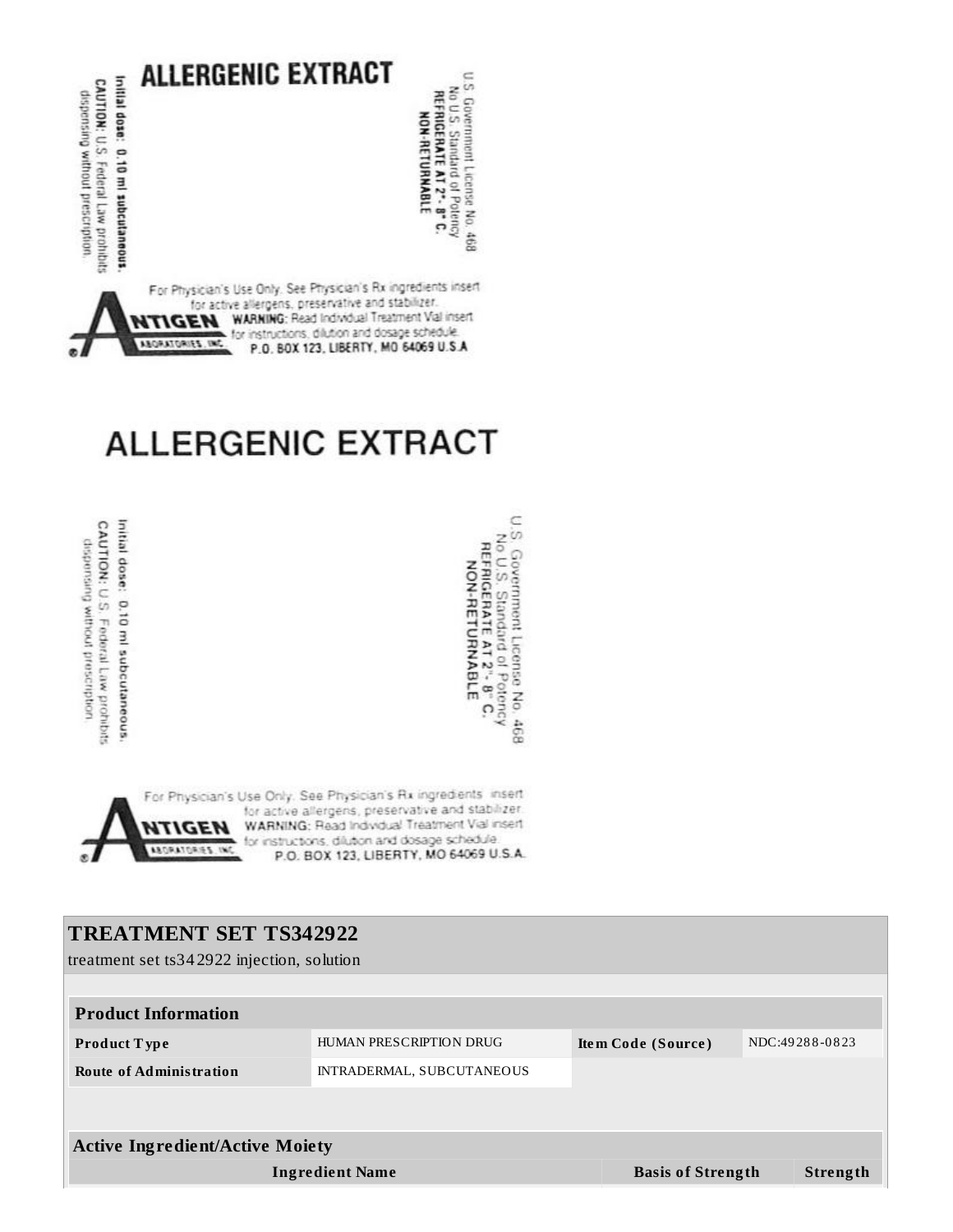| DERMATOPHAGOIDES PTERONYSSINUS (UNII: 57L1Z5378K)<br>(DERMATOPHAGOIDES PTERONYSSINUS - UNII:57L1Z5378K)                        | <b>DERMATOPHAGOIDES</b><br><b>PTERONYSSINUS</b>              | 16 [AU]<br>in $1 mL$       |
|--------------------------------------------------------------------------------------------------------------------------------|--------------------------------------------------------------|----------------------------|
| DERMATO PHAGO IDES FARINAE (UNII: PR9U2YPF3Q) (DERMATO PHAGO IDES<br>FARINAE - UNII: PR9 U2 YPF3Q)                             | <b>DERMATOPHAGOIDES</b><br><b>FARINAE</b>                    | 400 [AU]<br>in $1 mL$      |
| CYNODON DACTYLON POLLEN (UNII: 175F461W10) (CYNODON DACTYLON<br>POLLEN - UNII:175F461W10)                                      | <b>CYNODON DACTYLON</b><br><b>POLLEN</b>                     | 16 [BAU]<br>in $1 mL$      |
| AMBROSIA ARTEMISIIFOLIA POLLEN (UNII: K20Y81ACO3) (AMBROSIA<br>ARTEMISIIFOLIA POLLEN - UNII:K20Y81ACO3)                        | AMBROSIA ARTEMISIIFOLIA<br><b>POLLEN</b>                     | $0.0006666$ g<br>in $1 mL$ |
| ACER NEGUNDO POLLEN (UNII: P6K070AR8V) (ACER NEGUNDO POLLEN -<br>UNII:P6 K070 AR8 V)                                           | <b>ACER NEGUNDO POLLEN</b>                                   | $0.00008$ g<br>in $1$ mL   |
| FELIS CATUS HAIR (UNII: 1564HD0N96) (FELIS CATUS HAIR - UNII:1564HD0N96)                                                       | <b>FELIS CATUS HAIR</b>                                      | 16 [BAU]<br>in $1 mL$      |
| POA PRATENSIS POLLEN (UNII: SCB8J7LS3T) (POA PRATENSIS POLLEN -<br>UNII:SCB8J7LS3T)                                            | POA PRATENSIS POLLEN                                         | 4000 [BAU]<br>in $1 mL$    |
| ULMUS AMERICANA POLLEN (UNII: 89BAT511BD) (ULMUS AMERICANA POLLEN<br>$-$ UNII:89BAT511BD)                                      | <b>ULMUS AMERICANA POLLEN</b>                                | $0.002$ g<br>in $1 mL$     |
| AMBROSIA TRIFIDA POLLEN (UNII: KU1V1898XX) (AMBROSIA TRIFIDA POLLEN -<br>UNII:KU1V1898XX)                                      | AMBROSIA TRIFIDA POLLEN                                      | $0.0006666$ g<br>in $1 mL$ |
| AMBROSIA PSILOSTACHYA POLLEN (UNII: RX18 M46 K8L) (AMBROSIA<br>PSILOSTACHYA POLLEN - UNII:RX18M46K8L)                          | AMBROSIA PSILOSTACHYA<br><b>POLLEN</b>                       | $0.0006666$ g<br>in $1 mL$ |
| <b>GALLUS GALLUS FEATHER (UNII: 1FCM16 V0 FV) (GALLUS GALLUS FEATHER -</b><br>UNII:1FCM16V0FV)                                 | <b>GALLUS GALLUS FEATHER</b>                                 | $0.000027$ g<br>in $1 mL$  |
| ANSER ANSER FEATHER (UNII: 15XI414745) (ANSER ANSER FEATHER -<br>UNII:15XI414745)                                              | <b>ANSER ANSER FEATHER</b>                                   | $0.000027$ g<br>in $1 mL$  |
| ANAS PLATYRHYNCHOS FEATHER (UNII: 83B65P4796) (ANAS PLATYRHYNCHOS<br>FEATHER - UNII:83B65P4796)                                | ANAS PLATYRHYNCHOS<br><b>FEATHER</b>                         | $0.000027$ g<br>in $1 mL$  |
| PLANTAGO LANCEOLATA POLLEN (UNII: DO87T1U2CI) (PLANTAGO<br>LANCEOLATA POLLEN - UNII:DO87T1U2CI)                                | PLANTAGO LANCEOLATA<br><b>POLLEN</b>                         | $0.0004$ g<br>in $1 mL$    |
| CANDIDA ALBICANS (UNII: 4D7G21HDBC) (CANDIDA ALBICANS -<br>UNII:4D7G21HDBC)                                                    | <b>CANDIDA ALBICANS</b>                                      | $0.00008$ g<br>in $1 mL$   |
| JUNIPERUS VIRGINIANA POLLEN (UNII: PY0JA16R2G) (JUNIPERUS VIRGINIANA<br>POLLEN - UNII: PY0JA16R2G)                             | JUNIPERUS VIRGINIANA<br><b>POLLEN</b>                        | $0.00008$ g<br>in 1 mL     |
| CLADO SPORIUM CLADO SPORIO IDES (UNII: 4ZWY20 GTGO) (CLADO SPORIUM<br>CLADOSPORIOIDES - UNII:4ZWY20GTGO)                       | <b>CLADOSPORIUM</b><br><b>CLADOSPORIOIDES</b>                | 0.002g<br>in $1 mL$        |
| PENICILLIUM CHRYSO GENUM VAR. CHRYSO GENUM (UNII: 3Y1PE1GCIG)<br>(PENICILLIUM CHRYSOGENUM VAR. CHRYSOGENUM - UNII:3Y1PE1GCIG)  | <b>PENICILLIUM</b><br>CHRYSOGENUM VAR.<br><b>CHRYSOGENUM</b> | $0.00008$ g<br>in $1 mL$   |
| PHOMA DESTRUCTIVA (UNII: A17SE577FM) (PHOMA DESTRUCTIVA -<br>UNII:A17SE577FM)                                                  | PHOMA DESTRUCTIVA                                            | $0.002$ g<br>in 1 mL       |
| <b>AUREOBASIDIUM PULLULANS VAR. PULLUTANS (UNII: D1A2NG69CK)</b><br>(AUREOBASIDIUM PULLULANS VAR. PULLUTANS - UNII:D1A2NG69CK) | <b>AUREOBASIDIUM</b><br>PULLULANS VAR.<br><b>PULLUTANS</b>   | $0.002$ g<br>in $1 mL$     |
| RHIZOPUS STOLONIFER (UNII: FEE198DK4Q) (RHIZOPUS STOLONIFER -<br>UNII:FEE198DK4Q)                                              | RHIZOPUS STOLONIFER                                          | $0.002$ g<br>in 1 mL       |
| POPULUS DELTOIDES POLLEN (UNII: 476 DVV63WP) (POPULUS DELTOIDES<br>POLLEN - UNII:476 DVV63WP)                                  | POPULUS DELTOIDES<br>POLLEN                                  | $0.00008$ g<br>in $1 mL$   |
| BETULA NIGRA POLLEN (UNII: 93963RFO1P) (BETULA NIGRA POLLEN -<br>UNII:93963RFO1P)                                              | <b>BETULA NIGRA POLLEN</b>                                   | $0.002$ g<br>in $1 mL$     |
| FRAXINUS AMERICANA POLLEN (UNII: G684LX721Q) (FRAXINUS AMERICANA<br>POLLEN - UNII:G684LX721Q)                                  | FRAXINUS AMERICANA<br><b>POLLEN</b>                          | $0.002$ g<br>in 1 mL       |
| <b>QUERCUS ALBA POLLEN (UNII: Z4Y9ZSV4KK) (QUERCUS ALBA POLLEN -</b><br>UNII:Z4Y9ZSV4KK)                                       | QUERCUS ALBA POLLEN                                          | $0.002$ g<br>in 1 mL       |
| PLEOSPORA HERBARUM (UNII: 0N3Z1P4B2W) (PLEOSPORA HERBARUM -<br>UNII:0 N3Z1P4B2W)                                               | PLEOSPORA HERBARUM                                           | $0.002$ g<br>in $1 mL$     |
| USTILAGO NUDA HORDEI (UNII: 9Y53ZS6I82) (USTILAGO NUDA HORDEI -<br>UNII:9 Y53ZS6I82)                                           | USTILAGO NUDA HORDEI                                         | $0.0005$ g<br>in $1 mL$    |
| USTILAGO MAYDIS (UNII: 4K7Z7K7SWG) (USTILAGO MAYDIS -<br>UNII:4K7Z7K7SWG)                                                      | <b>USTILAGO MAYDIS</b>                                       | $0.0005$ g<br>in $1 mL$    |
| USTILAGO AVENAE (UNII: YIH315U1TU) (USTILAGO AVENAE - UNII: YIH315U1TU)                                                        | <b>USTILAGO AVENAE</b>                                       | $0.0005$ g<br>in 1 mL      |